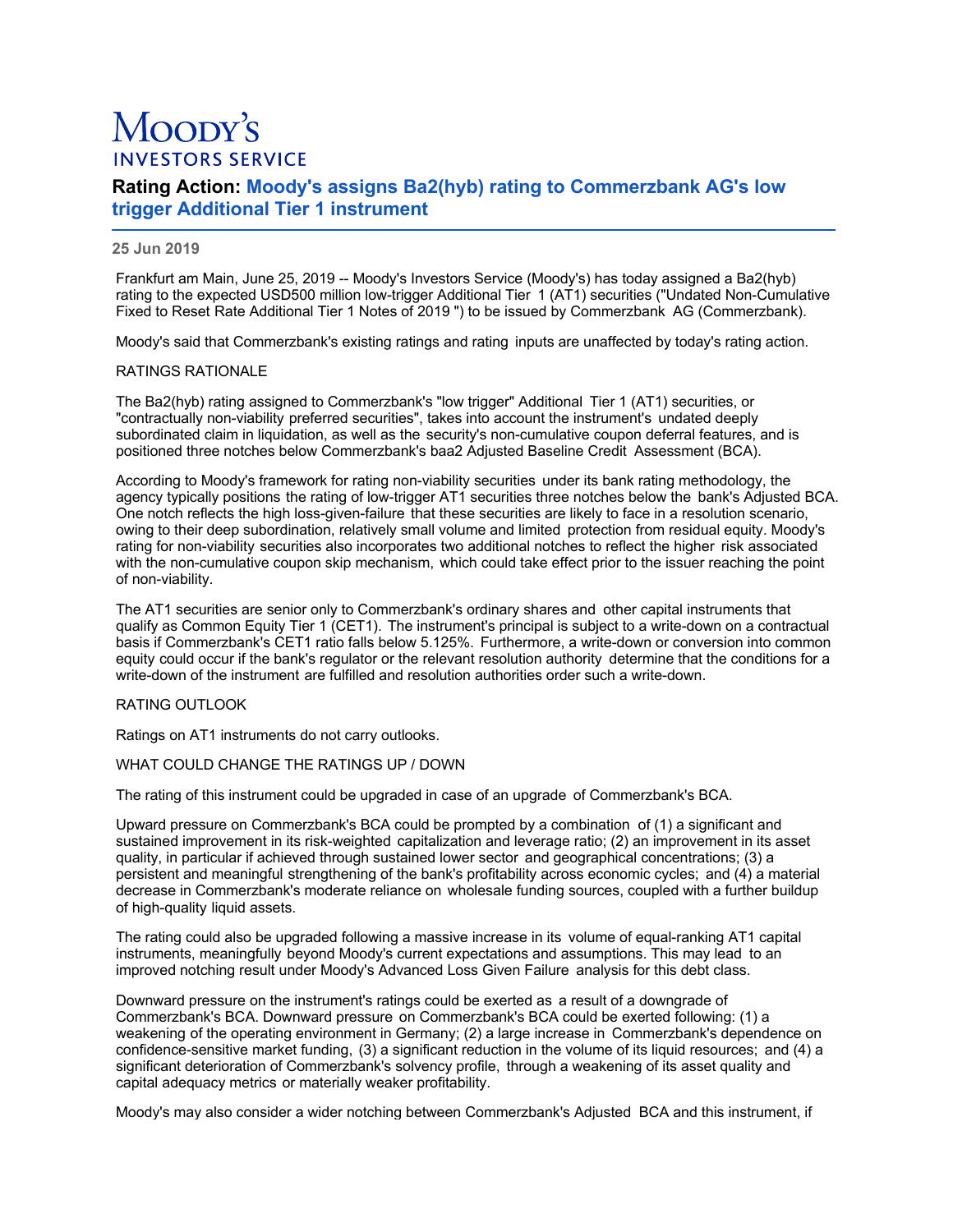Commerzbank's capitalisation and subsequently its available distributable items for instrument coupon payments were to weaken beyond Moody's expectations.

LIST OF AFFECTED RATINGS

Issuer: Commerzbank AG

Assignment:

....Preferred Stock non-cumulative rating (low-trigger AT1) of Ba2(hyb)

#### PRINCIPAL METHODOLOGY

The principal methodology used in this rating was Banks published in August 2018. Please see the Rating Methodologies page on www.moodys.com for a copy of this methodology.

#### REGULATORY DISCLOSURES

For ratings issued on a program, series or category/class of debt, this announcement provides certain regulatory disclosures in relation to each rating of a subsequently issued bond or note of the same series or category/class of debt or pursuant to a program for which the ratings are derived exclusively from existing ratings in accordance with Moody's rating practices. For ratings issued on a support provider, this announcement provides certain regulatory disclosures in relation to the credit rating action on the support provider and in relation to each particular credit rating action for securities that derive their credit ratings from the support provider's credit rating. For provisional ratings, this announcement provides certain regulatory disclosures in relation to the provisional rating assigned, and in relation to a definitive rating that may be assigned subsequent to the final issuance of the debt, in each case where the transaction structure and terms have not changed prior to the assignment of the definitive rating in a manner that would have affected the rating. For further information please see the ratings tab on the issuer/entity page for the respective issuer on www.moodys.com.

For any affected securities or rated entities receiving direct credit support from the primary entity(ies) of this credit rating action, and whose ratings may change as a result of this credit rating action, the associated regulatory disclosures will be those of the guarantor entity. Exceptions to this approach exist for the following disclosures, if applicable to jurisdiction: Ancillary Services, Disclosure to rated entity, Disclosure from rated entity.

Regulatory disclosures contained in this press release apply to the credit rating and, if applicable, the related rating outlook or rating review.

Please see www.moodys.com for any updates on changes to the lead rating analyst and to the Moody's legal entity that has issued the rating.

Please see the ratings tab on the issuer/entity page on www.moodys.com for additional regulatory disclosures for each credit rating.

Michael Rohr VP - Senior Credit Officer Financial Institutions Group Moody's Deutschland GmbH An der Welle 5 Frankfurt am Main 60322 Germany JOURNALISTS: 44 20 7772 5456 Client Service: 44 20 7772 5454

Alexander Hendricks, CFA Associate Managing Director Financial Institutions Group JOURNALISTS: 44 20 7772 5456 Client Service: 44 20 7772 5454

Releasing Office: Moody's Deutschland GmbH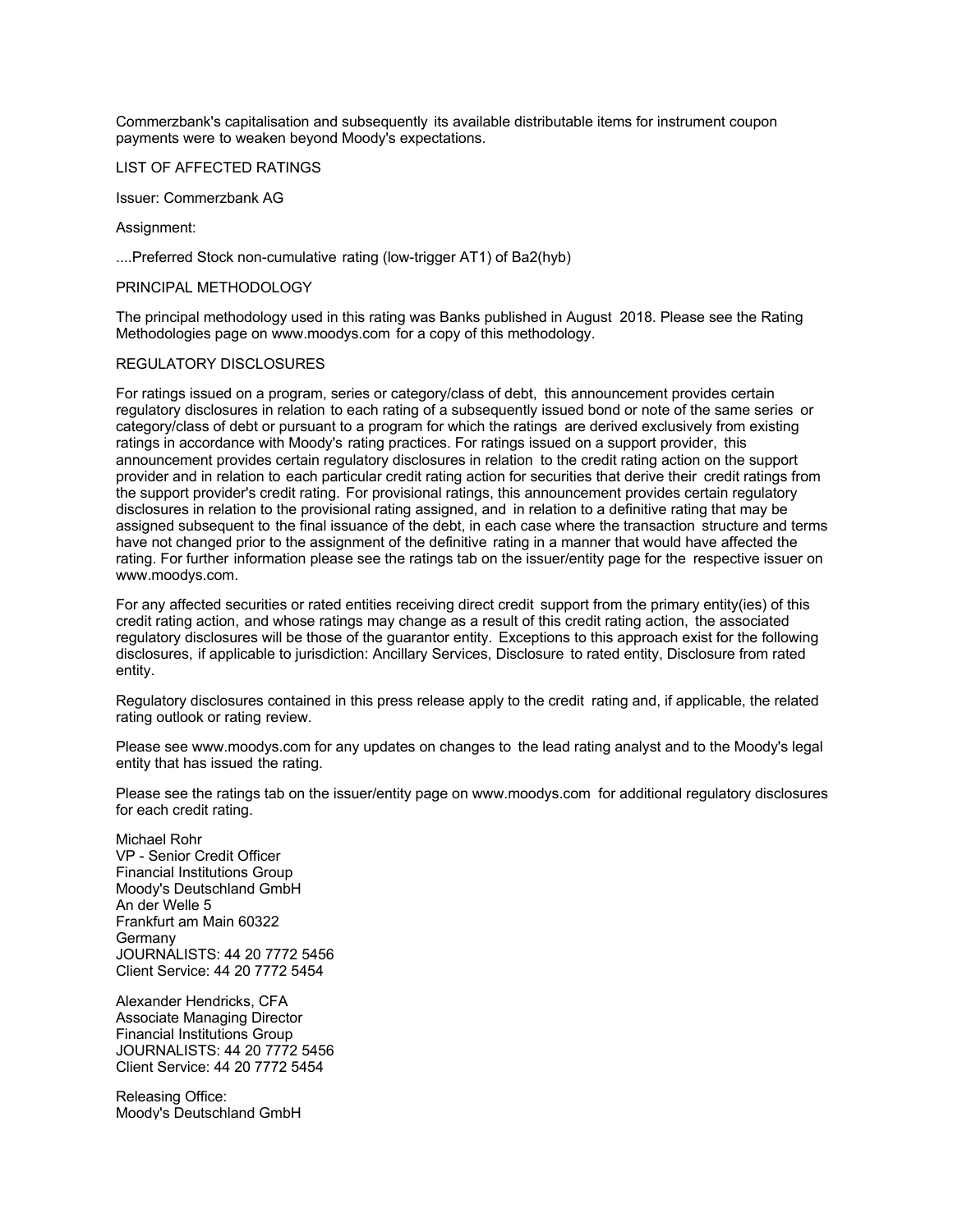An der Welle 5 Frankfurt am Main 60322 **Germany** JOURNALISTS: 44 20 7772 5456 Client Service: 44 20 7772 5454



© 2019 Moody's Corporation, Moody's Investors Service, Inc., Moody's Analytics, Inc. and/or their licensors and affiliates (collectively, "MOODY'S"). All rights reserved.

**CREDIT RATINGS ISSUED BY MOODY'S INVESTORS SERVICE, INC. AND ITS RATINGS AFFILIATES ("MIS") ARE MOODY'S CURRENT OPINIONS OF THE RELATIVE FUTURE CREDIT RISK OF ENTITIES, CREDIT COMMITMENTS, OR DEBT OR DEBT-LIKE SECURITIES, AND MOODY'S PUBLICATIONS MAY INCLUDE MOODY'S CURRENT OPINIONS OF THE RELATIVE FUTURE CREDIT RISK OF ENTITIES, CREDIT COMMITMENTS, OR DEBT OR DEBT-LIKE SECURITIES. MOODY'S DEFINES CREDIT RISK AS THE RISK THAT AN ENTITY MAY NOT MEET ITS CONTRACTUAL FINANCIAL OBLIGATIONS AS THEY COME DUE AND ANY ESTIMATED FINANCIAL LOSS IN THE EVENT OF DEFAULT OR IMPAIRMENT. SEE MOODY'S RATING SYMBOLS AND DEFINITIONS PUBLICATION FOR INFORMATION ON THE TYPES OF CONTRACTUAL FINANCIAL OBLIGATIONS ADDRESSED BY MOODY'S RATINGS. CREDIT RATINGS DO NOT ADDRESS ANY OTHER RISK, INCLUDING BUT NOT LIMITED TO: LIQUIDITY RISK, MARKET VALUE RISK, OR PRICE VOLATILITY. CREDIT RATINGS AND MOODY'S OPINIONS INCLUDED IN MOODY'S PUBLICATIONS ARE NOT STATEMENTS OF CURRENT OR HISTORICAL FACT. MOODY'S PUBLICATIONS MAY ALSO INCLUDE QUANTITATIVE MODEL-BASED ESTIMATES OF CREDIT RISK AND RELATED OPINIONS OR COMMENTARY PUBLISHED BY MOODY'S ANALYTICS, INC. CREDIT RATINGS AND MOODY'S PUBLICATIONS DO NOT CONSTITUTE OR PROVIDE INVESTMENT OR FINANCIAL ADVICE, AND CREDIT RATINGS AND MOODY'S PUBLICATIONS ARE NOT AND DO NOT PROVIDE RECOMMENDATIONS TO PURCHASE, SELL, OR HOLD PARTICULAR SECURITIES. NEITHER CREDIT RATINGS NOR MOODY'S PUBLICATIONS COMMENT ON THE SUITABILITY OF AN INVESTMENT FOR ANY PARTICULAR INVESTOR. MOODY'S ISSUES ITS CREDIT RATINGS AND PUBLISHES MOODY'S PUBLICATIONS WITH THE EXPECTATION AND UNDERSTANDING THAT EACH INVESTOR WILL, WITH DUE CARE, MAKE ITS OWN STUDY AND EVALUATION OF EACH SECURITY THAT IS UNDER CONSIDERATION FOR PURCHASE, HOLDING, OR SALE.** 

MOODY'S CREDIT RATINGS AND MOODY'S PUBLICATIONS ARE NOT INTENDED FOR USE BY RETAIL INVESTORS AND IT WOULD BE RECKLESS AND INAPPROPRIATE FOR RETAIL INVESTORS TO USE MOODY'S CREDIT RATINGS OR MOODY'S PUBLICATIONS WHEN MAKING AN INVESTMENT DECISION. IF IN DOUBT YOU SHOULD CONTACT YOUR FINANCIAL OR OTHER PROFESSIONAL ADVISER.

ALL INFORMATION CONTAINED HEREIN IS PROTECTED BY LAW, INCLUDING BUT NOT LIMITED TO, COPYRIGHT LAW, AND NONE OF SUCH INFORMATION MAY BE COPIED OR OTHERWISE REPRODUCED, REPACKAGED, FURTHER TRANSMITTED, TRANSFERRED, DISSEMINATED, REDISTRIBUTED OR RESOLD, OR STORED FOR SUBSEQUENT USE FOR ANY SUCH PURPOSE, IN WHOLE OR IN PART, IN ANY FORM OR MANNER OR BY ANY MEANS WHATSOEVER, BY ANY PERSON WITHOUT MOODY'S PRIOR WRITTEN CONSENT.

CREDIT RATINGS AND MOODY'S PUBLICATIONS ARE NOT INTENDED FOR USE BY ANY PERSON AS A BENCHMARK AS THAT TERM IS DEFINED FOR REGULATORY PURPOSES AND MUST NOT BE USED IN ANY WAY THAT COULD RESULT IN THEM BEING CONSIDERED A BENCHMARK.

All information contained herein is obtained by MOODY'S from sources believed by it to be accurate and reliable. Because of the possibility of human or mechanical error as well as other factors, however, all information contained herein is provided "AS IS" without warranty of any kind. MOODY'S adopts all necessary measures so that the information it uses in assigning a credit rating is of sufficient quality and from sources MOODY'S considers to be reliable including, when appropriate, independent third-party sources. However, MOODY'S is not an auditor and cannot in every instance independently verify or validate information received